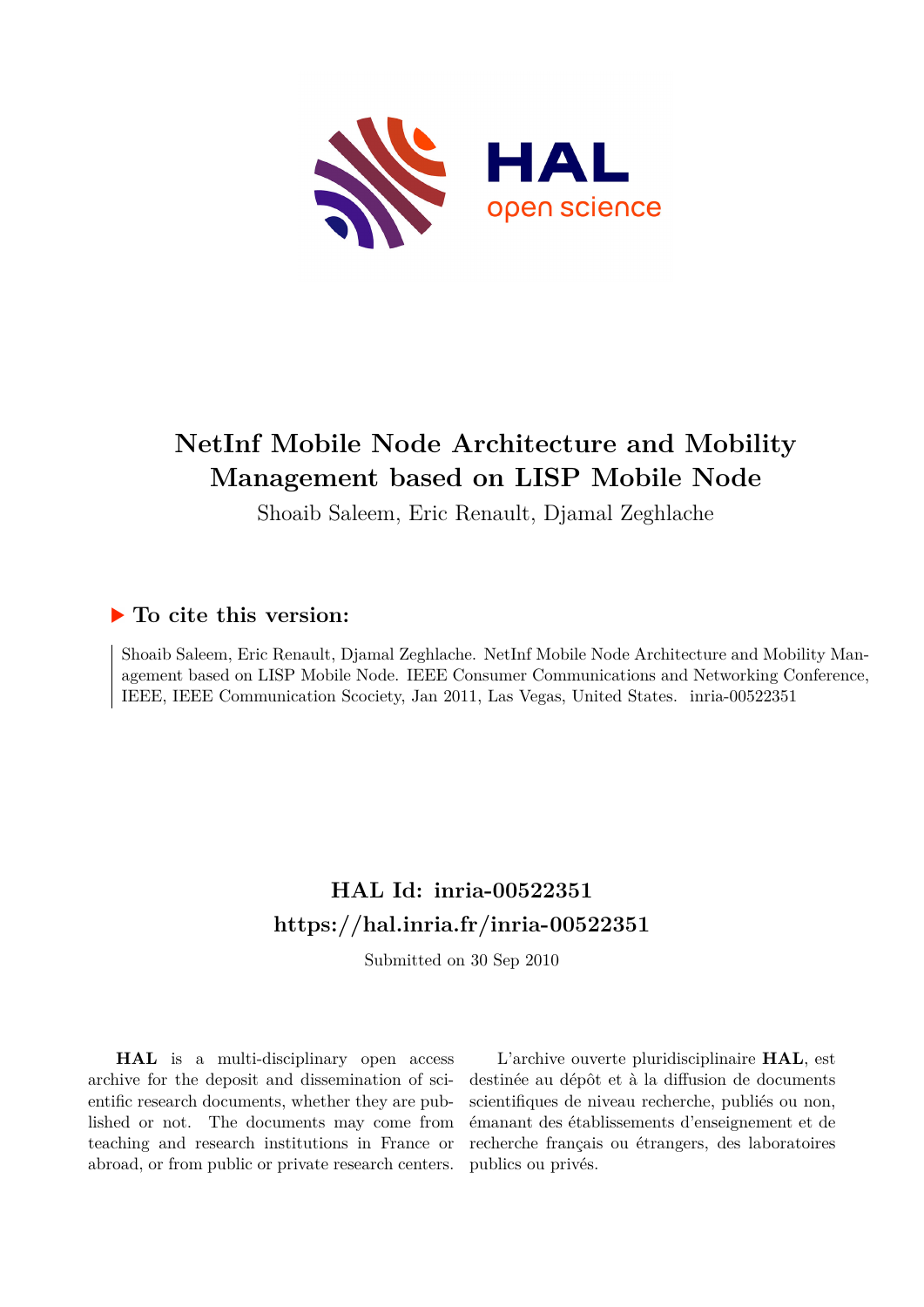# NetInf Mobile Node Architecture and Mobility Management based on LISP Mobile Node

Muhammad Shoaib Saleem, Eric Renault & Djamal Zeghlache ´ Institut Télécom - Télécom SudParis, Évry, France Email: *{*shoaib.saleem, eric.renault, djamal.zeghlache*}*@it-sudparis.eu

*Abstract*—In this paper, we propose an architecture for Network of Information mobile node (NetInf MN). It bears characteristics and features of basic NetInf node architecture with features introduced in the LISP MN architecture. We also introduce a virtual node layer for mobility management in the Network of Information. Therefore, by adopting this architecture no major changes in the contemporary network topologies is required. Thus, making our approach more practical.

#### I. INTRODUCTION

4WARD [1] is the proposed architecture and design for the Future Internet. The Network of information (NetInf) is one of the components of the 4WARD project. The cornerstone of this architecture is that the information takes the prime position superseding the node-centric approach of the current internet. The genesis of NetInf was influenced by existing major technologies and beyond. The features which NetInf exhibits are the melange of existing and innovative solutions.

Mobility is one of the scenarios considered in NetInf. Late Locator Construction (LLC) [2] is a proposal to handle mobility and multihoming issues in NetInf. It implements the locator/identifier separation idea. Whenever there is a mobility or rehoming event, there is no interruption in the ongoing TCP session between nodes. The notion behind the LLC is to use a Global Locator (GL) for routing between the Core Network (CN) and the Edge Networks (ENs). IPv4/IPv6 can be considered as the CN and nodes, mobile or stationary, forming a topology at the edge of CN, can be considered as ENs. GL is built inside the Locator Construction System (LCS) which is embedded inside the core network. Each Edge Network (EN) and the host attached to these ENs have Attachment Registers (AR) within the LCS. Each AR has IDs of itself and of its neighbors. The overall goal of LLC is to minimize the update signaling to the Locator Construction System (LCS) to update the GL to deal with the scalability problem within the core network. It has also been proposed that the core network scales well as core and edge networks are responsible for their own routing [2].

Location Identifier Separation Protocol (LISP) [3] is a network based approach for locator/identifier separation. It focuses on limiting the size of routing tables and improving scalability and routing system. LISP Mobile Node (MN) [4] is an extention to the classic LISP for mobile nodes. It has multiple design goals including a wide range of communication possibilities in different mobility cases along with multihoming in MN, as well as allowing MN to act as a server. The LISP MN architecture has some LISP features together with additional characteristics to support mobility and rehoming events. What has been envisaged here for NetInf is to provide seamless connectivity between the mobile nodes even if there is a simultaneous roaming. Embedding LISP MN features in NetInf MN can then improve mobility management in LLC for the NetInf architecture.

#### II. MOBILITY MANAGEMENT IN NETINF

Although LLC is a good proposal, it has however some discrapencies in terms of properly addressing both scalability and mobility issues. LISP MN inherits classic LISP features but lacks complete compatibility to work with LLC. Our proposal consists in a new approach to deal with these issues. The prime goal is the mobility management in NetInf. A NetInf MN should bear charactersitics and features of classic NetInf node architecture together with features introduced by the LISP MN architecture. The design goal of such a node is to deal with mobility in a highly dynamic environment.

#### *A. NetInf MN Architecture*

Fig. 1 presents a high-level overview of the NetInf MN architecture. At the bottom both physical and network layers provide services to the transport layer placed above. Within the transport layer is located the transport control engine (TCE). In NetInf, TCE is responsible for the coordination of protocols used for accessing NetInf objects. In this design, both Inner Locator Construction Tunnel Router (ILCTR) and Outer Locator Construction Tunnel Router (OLCTR) include their functionalities in TCE. The goal of these two routers is to work under the conditions when non-NetInf sites are communicating. The working of these routers will be exten-



Fig. 1. NetInf Mobile Node Architecture.

sively explained in the future work. The virtual node layer